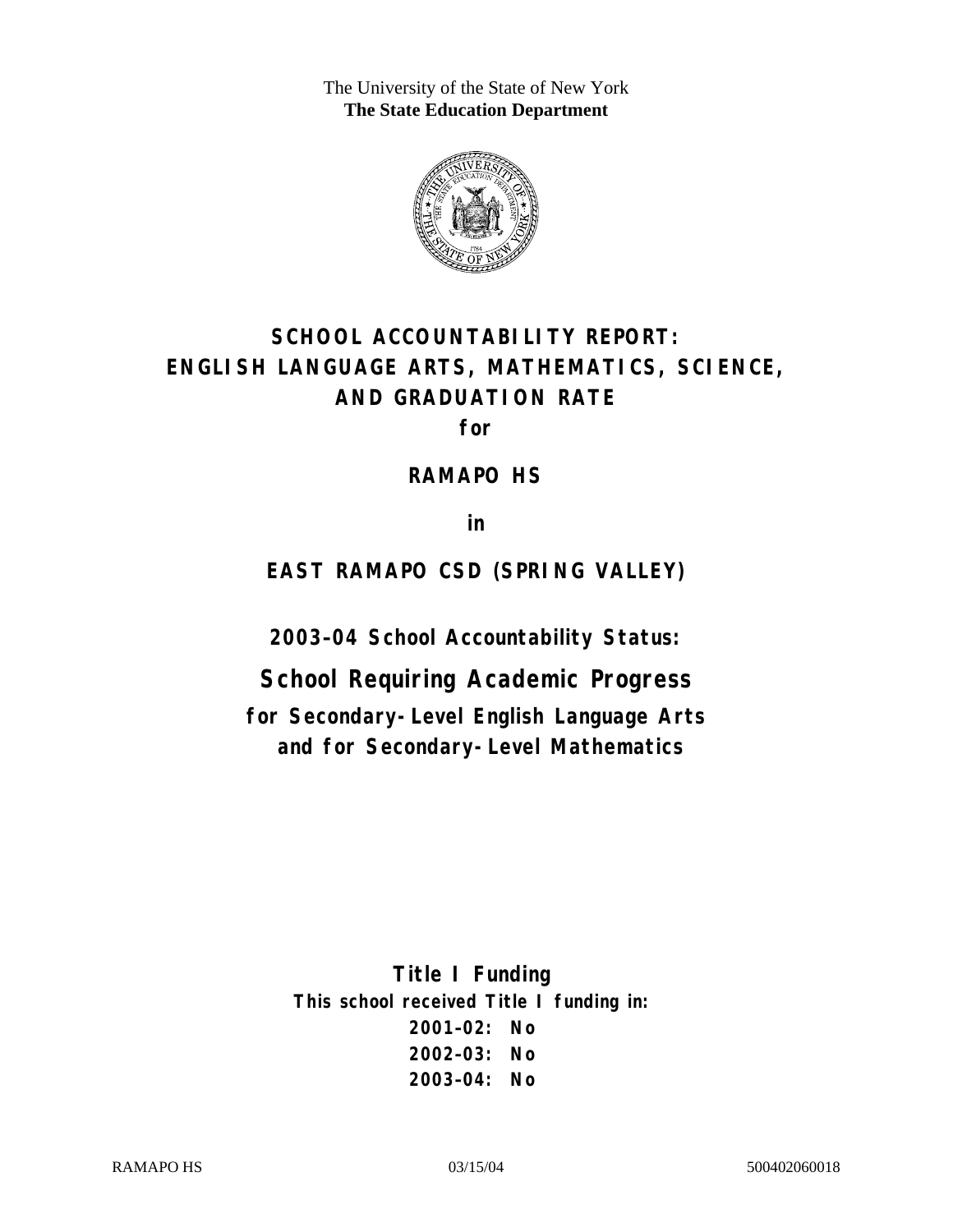#### **District/School Accountability Status Categories**

The list below defines the district or school status categories under New York State's district and school accountability system, which is divided into a Federal Title I component and a State component. A district or school that does not receive Title I funding in a school year does not have a federal status in that year. Schools receiving Title I funds that are not in good standing must provide school choice for their students; those in need of improvement year 2 and beyond must also provide Supplemental Education Services to eligible students. Other consequences for districts and schools not in good standing can be found at: www.emsc.nysed.gov/deputy/nclb/accountability/siinfo.htm. To be removed from any improvement status, a district or school must make Adequate Yearly Progress (AYP) for two consecutive years, or in the case of a School Under Registration Review, achieve the performance targets established for the school by the Commissioner.

**District/School in Good Standing:** A district or school is considered to be in good standing if it has not been identified as a District or School in Need of Improvement, Requiring Corrective Action, Planning for Restructuring, or Requiring Academic Progress, or as a School Under Registration Review.

**District/School Requiring Academic Progress:** Under the State component of New York's accountability system, a district or school that did not make AYP in the same grade and subject for two consecutive years is considered a School Requiring Academic Progress (Year 1) the following year. In each succeeding year that the school fails to make AYP, the year designation is incremented by one.

**District/School in Need of Improvement (Year 1):** A district or school that has not made AYP for two consecutive years in the same grade or subject while receiving Title I funds is considered a District/School in Need of Improvement (Year 1) the following year.

**District/School in Need of Improvement (Year 2):** A District or School in Need of Improvement (Year 1) that does not make AYP in the grade or subject for which it was identified while receiving Title I funds is considered a District or School in Need of Improvement (Year 2) the following year.

**District/School Requiring Corrective Action:** A District or School in Need of Improvement (Year 2) that does not make AYP in the grade or subject for which it was identified while receiving Title I funds is considered a District or School Requiring Corrective Action the following year.

**District/School Planning for Restructuring:** A District or School Requiring Corrective Action that does not make AYP in the grade or subject for which it was identified while receiving Title I funds is considered a District or School Planning for Restructuring the following year.

**School Under Registration Review (SURR):** Schools that are farthest from the State standard and have been determined by the Commissioner to be most in need of improvement are Schools Under Registration Review. These schools must achieve performance targets specified by the Commissioner of Education in their area(s) of identification within a prescribed timeframe or risk having their registration revoked by the Board of Regents.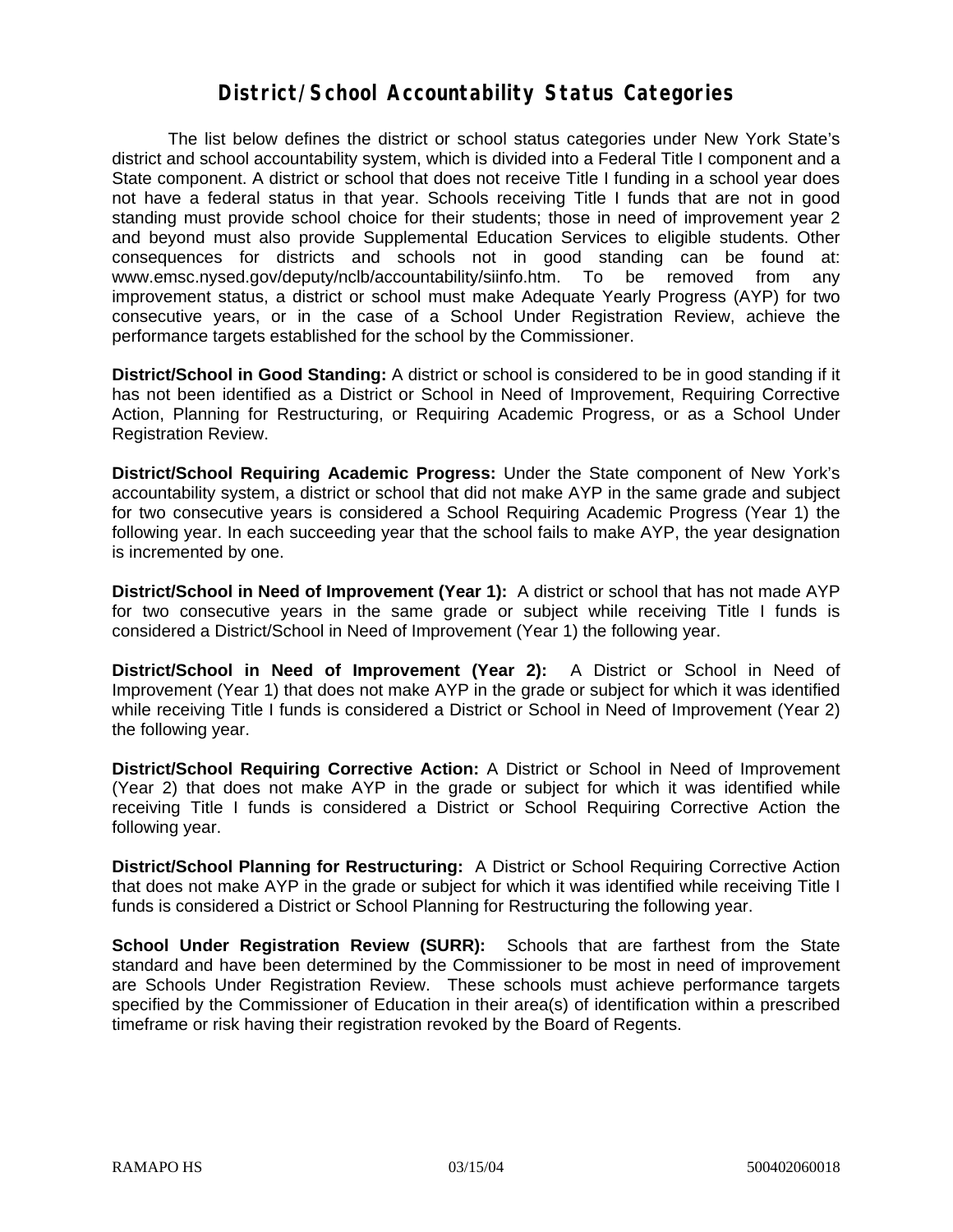## **Secondary-Level English Language Arts**

Definitions of terms, such as Performance Index and Effective Annual Measurable Objective (AMO), are in the glossary, which is the last page of this report.

#### **For a school to make Adequate Yearly Progress (AYP) in 2002–03, every accountability group must make AYP.**

**For an accountability group to make AYP in 2002–03,** it must meet its Effective AMO *or* make safe harbor (*2002–03 Performance* and *Standards*). To meet the Effective AMO, the Performance Index for each group with 30 or more cohort members must equal or exceed the Effective AMO. To make safe harbor, the Performance Index of each of these groups must equal or exceed its ELA safe harbor target *and* the group must meet the graduation-rate qualification for safe harbor. (See the graduation-rate page of this report for further information on meeting the graduation-rate qualification for safe harbor.)

*ELA Safe Harbor Targets:* The secondary-level 2002–03 ELA Safe Harbor Target is calculated by using the following equation: 2001–02 PI + (200 – the 2001–02 PI) <sup>×</sup> 0.10. The 2003–04 ELA Safe Harbor Target is calculated by using the following equation: 2002–03 PI + (200 – the 2002–03 PI)  $\times$  0.10. The 2003–04 target is provided for groups whose PI was below the Effective AMO in 2002–03.

| <b>Accountability Group</b>       | 2002-03 Performance*                                        |                      |                  | 2002-03 Standards                   | <b>Made</b>                                                           | $2003 - 04$                            |                                     |
|-----------------------------------|-------------------------------------------------------------|----------------------|------------------|-------------------------------------|-----------------------------------------------------------------------|----------------------------------------|-------------------------------------|
|                                   | Count of 1999<br>Accountability<br>Cohort<br><b>Members</b> | Performance<br>Index | Effective<br>AMO | <b>ELA Safe</b><br>Harbor<br>Target | Met the<br><b>Graduation-Rate</b><br>Qualification for<br>Safe Harbor | AYP in<br><b>ELA</b> in<br>$2002 - 03$ | <b>ELA Safe</b><br>Harbor<br>Target |
| <b>All Students</b>               | 437                                                         | 144                  | 137              |                                     | Yes                                                                   | <b>Yes</b>                             |                                     |
| <b>Students with Disabilities</b> | 32                                                          | 103                  | 125              | 105                                 | $***$                                                                 | <b>No</b>                              | 113                                 |
| American Indian/Alaskan Native    |                                                             |                      |                  |                                     |                                                                       |                                        |                                     |
| <b>Black</b>                      | 248                                                         | 121                  | 135              | 135                                 | <b>Yes</b>                                                            | <b>No</b>                              | 129                                 |
| Hispanic                          | 36                                                          | 158                  | 126              |                                     | $***$                                                                 | <b>Yes</b>                             |                                     |
| Asian or Pacific Islander         | 62                                                          | 179                  | 130              |                                     | Yes                                                                   | <b>Yes</b>                             |                                     |
| White                             | 91                                                          | 177                  | 132              |                                     | Yes                                                                   | <b>Yes</b>                             |                                     |
| <b>Limited English Proficient</b> | 69                                                          | 70                   | 130              | 83                                  | Yes                                                                   | <b>No</b>                              | 83                                  |
| Economically Disadvantaged        | 133                                                         | 115                  | 133              | 133                                 | Yes                                                                   | <b>No</b>                              | 124                                 |
| Final AYP Determination           |                                                             |                      |                  |                                     |                                                                       | <b>No</b>                              |                                     |

\*For schools with fewer than thirty 1999 accountability cohort members, 1998 and 1999 cohort data were combined to determine counts and PIs.

\*\*Groups with a "\*\*" are not required to meet the graduation-rate qualification for safe harbor, because fewer than 30 members in the 1998 graduation-rate cohort were in those groups.

**State accountability status in secondary-level English language arts: School Requiring Academic Progress Year 1** 

Title I accountability status in secondary-level English language arts: School Status Not Applicable, did not use Title I funds in one school **y ear**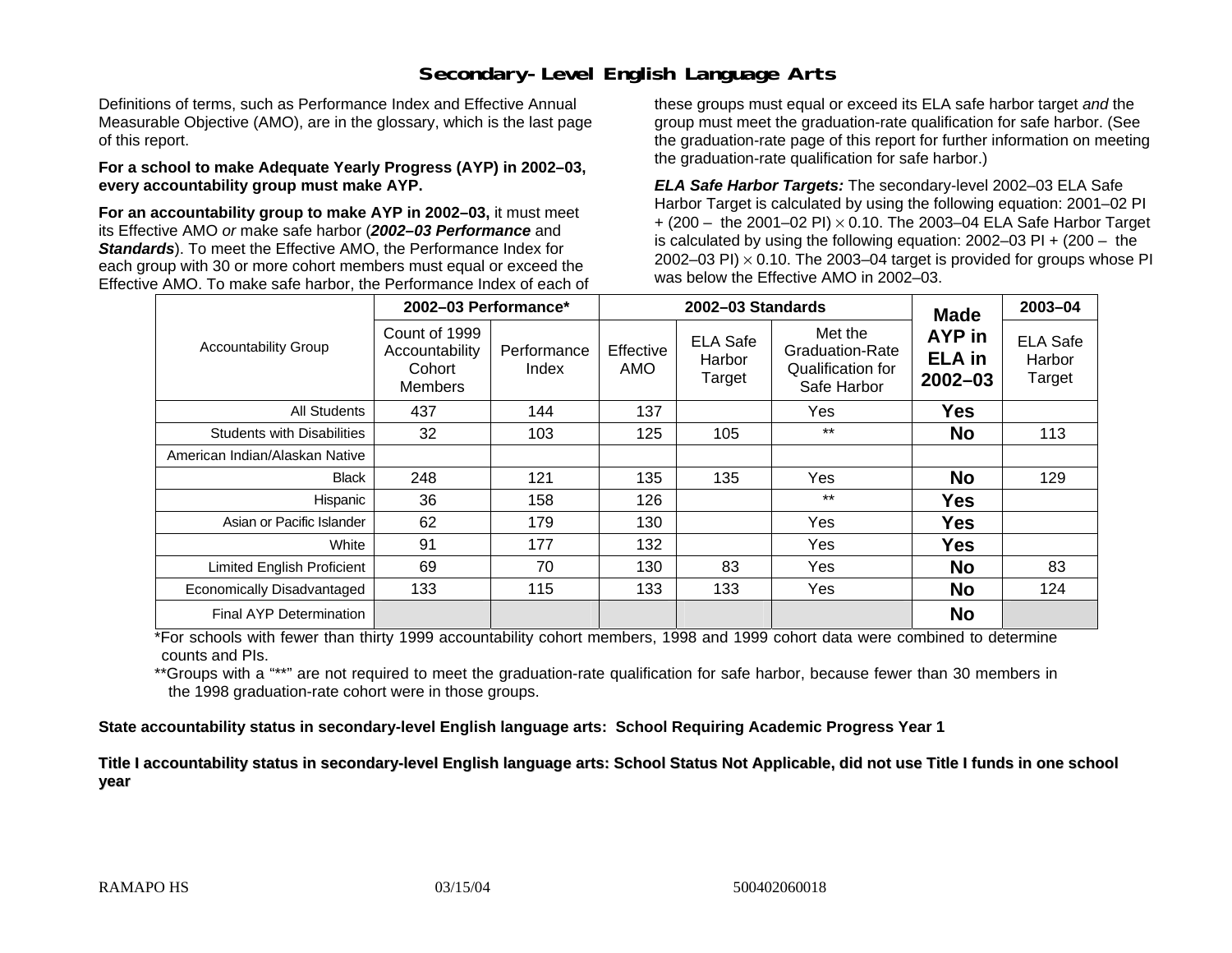### **Secondary-Level Mathematics**

Definitions of terms, such as Performance Index and Effective Annual Measurable Objective (AMO), are in the glossary, which is the last page of this report.

#### **For a school to make Adequate Yearly Progress (AYP) in 2002–03, every accountability group must make AYP.**

**For an accountability group to make AYP in 2002–03,** it must meet its Effective AMO *or* make safe harbor (*2002–03 Performance* and *Standards*). To meet the Effective AMO, the Performance Index for each group with 30 or more cohort members must equal or exceed the Effective AMO. To make safe harbor, the Performance Index of each of these groups must equal or exceed its math safe harbor target *and* the group must meet the graduation-rate qualification for safe harbor. (See the graduation-rate page of this report for further information on meeting the graduation-rate qualification for safe harbor.)

*Math Safe Harbor Targets:* The secondary-level 2002–03 Math Safe Harbor Target is calculated by using the following equation: 2001–02 PI + (200 – the 2001–02 PI) × 0.10. The 2003–04 Math Safe Harbor Target is calculated by using the following equation: 2002–03 PI + (200  $-$  the 2002–03 PI)  $\times$  0.10. The 2003–04 target is provided for groups whose PI was below the Effective AMO in 2002–03.

|                                   | 2002-03 Performance*                                        |                      |                  | 2002-03 Standards             | <b>Made</b>                                                           | 2003-04                          |                               |
|-----------------------------------|-------------------------------------------------------------|----------------------|------------------|-------------------------------|-----------------------------------------------------------------------|----------------------------------|-------------------------------|
| <b>Accountability Group</b>       | Count of 1999<br>Accountability<br>Cohort<br><b>Members</b> | Performance<br>Index | Effective<br>AMO | Math Safe<br>Harbor<br>Target | Met the<br><b>Graduation-Rate</b><br>Qualification for<br>Safe Harbor | AYP in<br>Math in<br>$2002 - 03$ | Math Safe<br>Harbor<br>Target |
| <b>All Students</b>               | 437                                                         | 137                  | 127              |                               | Yes                                                                   | <b>Yes</b>                       |                               |
| <b>Students with Disabilities</b> | 32                                                          | 94                   | 115              | 41                            | $***$                                                                 | <b>Yes</b>                       | 105                           |
| American Indian/Alaskan Native    |                                                             |                      |                  |                               |                                                                       |                                  |                               |
| <b>Black</b>                      | 248                                                         | 113                  | 125              | 125                           | Yes                                                                   | <b>No</b>                        | 122                           |
| Hispanic                          | 36                                                          | 150                  | 116              |                               | $***$                                                                 | <b>Yes</b>                       |                               |
| Asian or Pacific Islander         | 62                                                          | 182                  | 120              |                               | Yes                                                                   | <b>Yes</b>                       |                               |
| White                             | 91                                                          | 169                  | 122              |                               | Yes                                                                   | <b>Yes</b>                       |                               |
| Limited English Proficient        | 69                                                          | 71                   | 120              | 96                            | Yes                                                                   | <b>No</b>                        | 84                            |
| Economically Disadvantaged        | 133                                                         | 106                  | 123              | 116                           | Yes                                                                   | <b>No</b>                        | 115                           |
| <b>Final AYP Determination</b>    |                                                             |                      |                  |                               |                                                                       | <b>No</b>                        |                               |

\*For schools with fewer than thirty 1999 accountability cohort members, 1998 and 1999 cohort data were combined to determine counts and PIs.

\*\*Groups with a "\*\*" are not required to meet the graduation-rate qualification for safe harbor, because fewer than 30 members in the 1998 graduation-rate cohort were in those groups.

**State accountability status in secondary-level mathematics: School Requiring Academic Progress Year 1** 

Title I accountability status in secondary-level mathematics: School Status Not Applicable, did not use Title I funds in one school year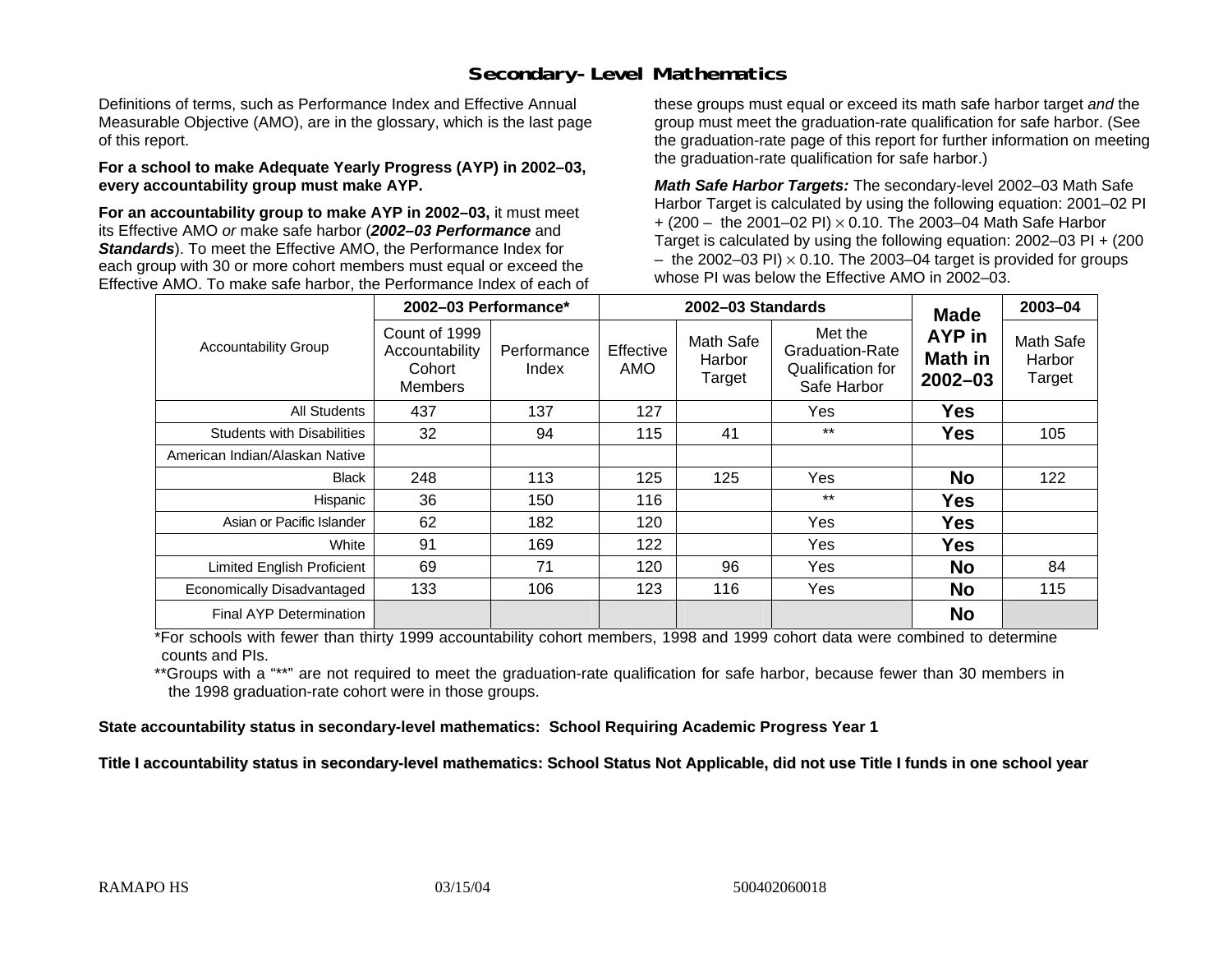## **Graduation Rate**

Definitions of terms, such as Progress Target and Adequate Yearly Progress (AYP), are in the glossary, which is the last page of this report.

*Made AYP in Graduation Rate in 2002–03:* For a school to make AYP in graduation rate, the Percent Earning a Local Diploma by August 31, 2002 for the "All Students" group must equal or exceed the Graduation-Rate Standard or the Graduation-Rate Progress Target.

*Qualification for Safe Harbor in Secondary-Level ELA and Math:* For an accountability group to be considered Qualified for Safe Harbor in Secondary-Level ELA and Math, the Percent Earning a Local Diploma

by August 31, 2002 must equal or exceed the Graduation-Rate Standard or the Graduation-Rate Progress Target for that group.

*Graduation-Rate Progress Targets:* The 2002–03 Graduation-Rate Progress Target is calculated by adding one point to the Percent Earning a Local Diploma by June 30, 2002. The 2003–04 Graduation-Rate Target is calculated by adding one point to the Percent Earning a Local Diploma by August 31, 2002. This target is provided for each group whose Percent Earning a Local Diploma by August 31, 2002 is below the Graduation-Rate Standard in 2002–03. Groups with fewer than 30 cohort members are not subject to this criterion.

|                                   | 2002-03 Performance                                                     |                                                          | 2002-03 Standards               |                                           |                                                                      | $2002 - 03$                                                               | 2003-04                                   |
|-----------------------------------|-------------------------------------------------------------------------|----------------------------------------------------------|---------------------------------|-------------------------------------------|----------------------------------------------------------------------|---------------------------------------------------------------------------|-------------------------------------------|
| <b>Accountability Group</b>       | Count of<br>1998<br>Graduation-<br><b>Rate Cohort</b><br><b>Members</b> | Percent Earning a<br>Local Diploma by<br>August 31, 2002 | Graduation-<br>Rate<br>Standard | Graduation-<br>Rate<br>Progress<br>Target | <b>Made AYP</b><br>in<br><b>Graduation</b><br>Rate in<br>$2002 - 03$ | Qualified<br>for Safe<br>Harbor in<br>Secondary-<br>Level ELA<br>and Math | Graduation-<br>Rate<br>Progress<br>Target |
| All Students                      | 359                                                                     | 72                                                       | 55                              |                                           | Yes                                                                  | Yes                                                                       |                                           |
| <b>Students with Disabilities</b> | 23                                                                      |                                                          |                                 |                                           |                                                                      |                                                                           |                                           |
| American Indian/Alaskan Native    |                                                                         |                                                          |                                 |                                           |                                                                      |                                                                           |                                           |
| <b>Black</b>                      | 188                                                                     | 60                                                       | 55                              |                                           |                                                                      | Yes                                                                       |                                           |
| Hispanic                          | 27                                                                      |                                                          |                                 |                                           |                                                                      |                                                                           |                                           |
| Asian or Pacific Islander         | 40                                                                      | 93                                                       | 55                              |                                           |                                                                      | Yes                                                                       |                                           |
| White                             | 103                                                                     | 89                                                       | 55                              |                                           |                                                                      | Yes                                                                       |                                           |
| Limited English Proficient        | 43                                                                      | 56                                                       | 55                              |                                           |                                                                      | Yes                                                                       |                                           |
| Economically Disadvantaged        | 81                                                                      | 70                                                       | 55                              |                                           |                                                                      | Yes                                                                       |                                           |
| <b>Final AYP Determination</b>    |                                                                         |                                                          |                                 |                                           | Yes                                                                  |                                                                           |                                           |

**State accountability status for graduation rate: School in Good Standing** 

Title I accountability status for graduation rate: School Status Not Applicable, did not use Title I funds in one school year